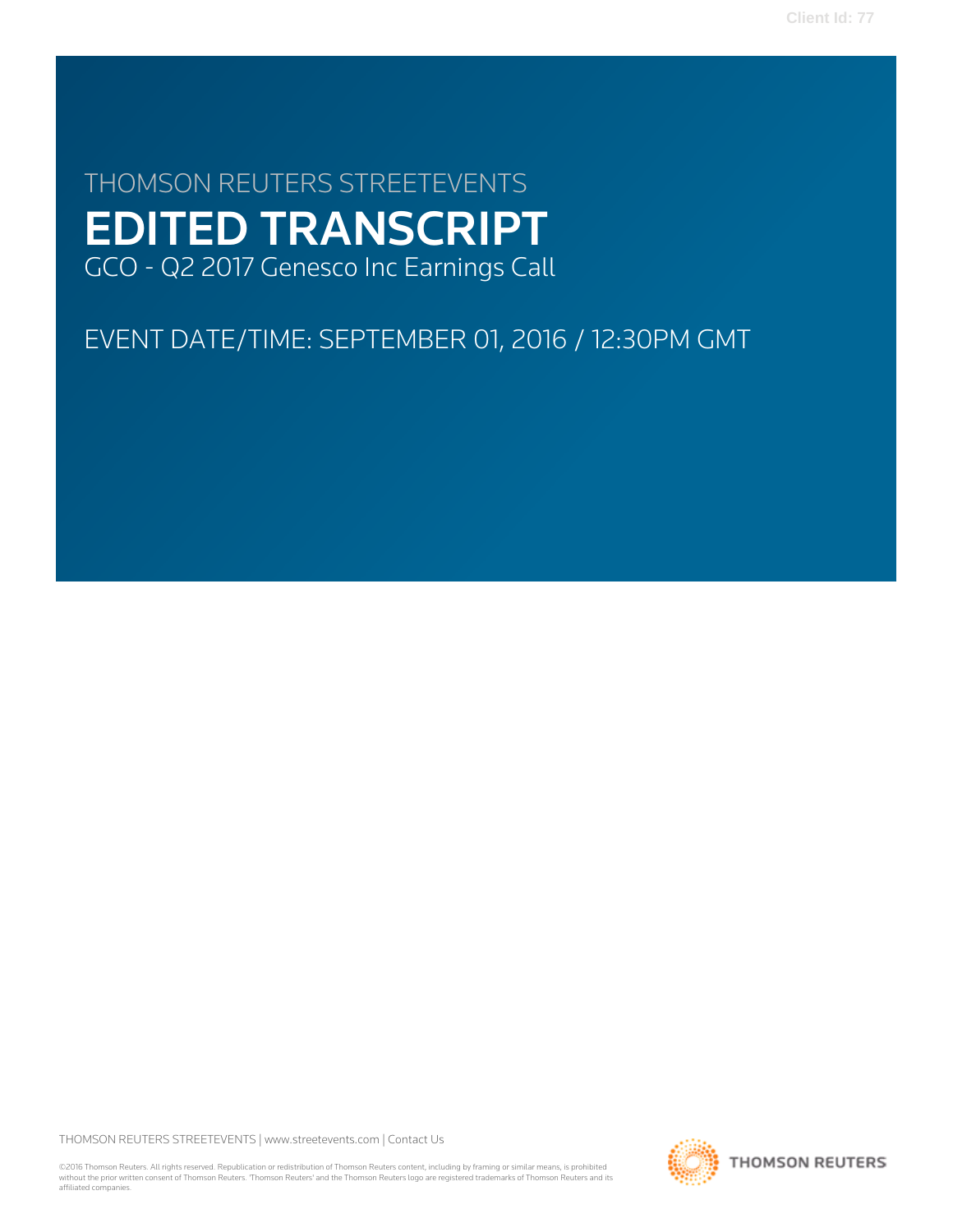#### **CORPORATE PARTICIPANTS**

**[Bob Dennis](#page-1-0)** Genesco Inc. - Chairman, President & CEO **[Mimi Vaughn](#page-3-0)** Genesco Inc. - SVP, Finance & CFO

## **CONFERENCE CALL PARTICIPANTS**

**[Jay Sole](#page-7-0)** Morgan Stanley - Analyst **[Scott Krasik](#page-9-0)** Buckingham Research - Analyst **[Mitch Kummetz](#page-10-0)** Robert W. Baird & Company - Analyst **[Jim House](#page-11-0)** Piper Jaffray & Co. - Analyst **[Jonathan Komp](#page-12-0)** Robert W. Baird & Company - Analyst **[Pam Quintiliano](#page-14-0)** SunTrust Robinson Humphrey - Analyst **[Jill Nelson](#page-15-0)** Johnson Rice & Company - Analyst

#### **PRESENTATION**

#### **Operator**

Good day, everyone, and welcome to the Genesco second-quarter FY17 conference call. Just as a reminder, today's call is being recorded.

Participants on the call expect to make forward-looking statements. These statements reflect the participants' expectations as of today, but actual results could be different. Genesco refers to you this morning's earnings release and to the Company's SEC, filings including the most recent 10-Q filing, for some of the factors that could cause differences from the expectations reflected in the forward-looking statements made during today's call.

Participants also expect to refer to certain adjusted financial measures during the call. All non-GAAP financial measures referred to in prepared remarks are reconciled to their GAAP counterparts in the attachments to this morning's press release and in schedules available on the Company's homepage under Investor Relations.

<span id="page-1-0"></span>I will now turn the call over to Mr. Bob Dennis, Genesco's Chairman, President, and Chief Financial Officer (sic -- Chief Executive Officer). Please go ahead.

#### **Bob Dennis** - Genesco Inc. - Chairman, President & CEO

Good morning and thank you for joining for being with us. I'm joined today by our Chief Financial Officer, Mimi Vaughn.

The headline for today's call is that while we delivered a solid quarter in terms of EPS, we have experienced significant comp deterioration in our Journeys business over the past two months related to a fashion rotation which we expect will persist for several more quarters and, therefore, has meaningfully changed our outlook for the back half of the year.

For the second quarter we had a 1% decline in consolidated comp sales and we delivered adjusted EPS of \$0.34, just below last year's level of \$0.36. Adjusting for increases in year-over-year bonus, operating results were on par with last year's Q2.

Let me talk through the situation at Journeys. Comps, after being positive in Q1, were lackluster in May, which is a low-volume month, and then got progressively worse through June, July, and then August, which is the peak for back-to-school selling. Journeys comp for Q2 finished at minus 4% and for Q3 is running at minus 7% to date, as of last Saturday, August 27.

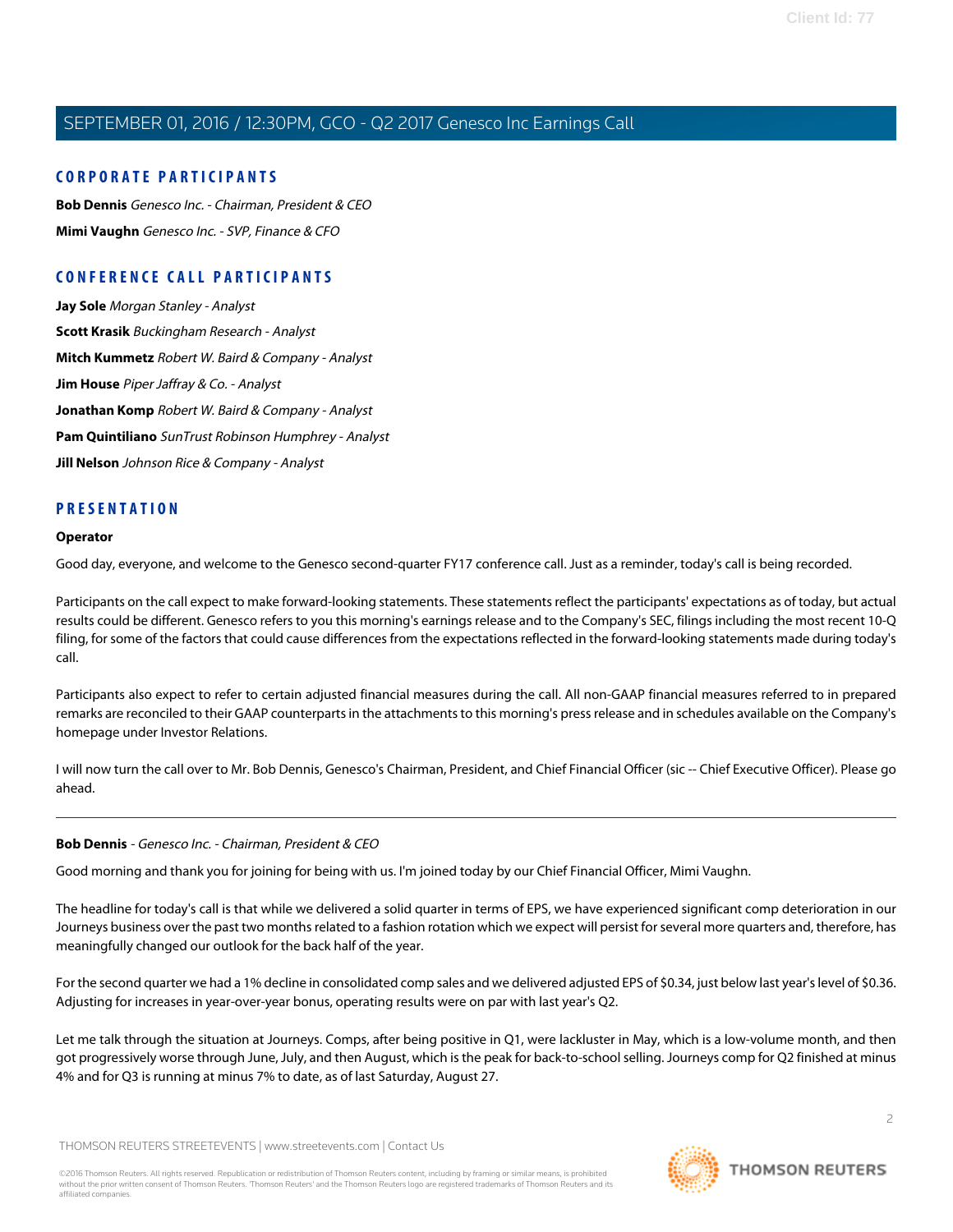Through much of the early summer, traffic into Journeys stores was weaker than we experienced earlier in the year, but we expected this trend to improve as we entered the key back-to-school period. And as we hit the end of July, traffic did indeed pick up, but conversion in our stores dropped off considerably, telling us that our overall assortment is not as on-trend as we had expected.

We have seen the Journeys consumer shift away from several of the fashion trends that have helped fuel strong performance in recent years. We are also seeing strong consumer interest and rapid growth in brands that are not yet at a size in our assortment to fully offset the declines in the weaker style. We can see clearly that this is due to a fashion shift into these new styles, something Journeys has experienced many times before, but the speed and the intensity of the shift in this instance are more pronounced than we have ever seen in the past.

Looking back at Journeys' history, about every two to four years Journeys' teen customer is ready for something new and embraces a new fashion direction. While Journeys has adeptly managed this shift before through several cycles, including grunge and urban and surf and skate, the sharp turn this time has been exacerbated by its current concentrated position. Though Journeys has benefited from being deep and narrow in its merchandise assortment for some time, a fashion rotation out of the concentrated position has more impact.

Over the last two decades of managing teen fashion, Journeys has had a negative comp for the year only four times, including the Great Recession, and with this amazing track record, has grown to well over \$1 billion in sales. Over the past six years, Journeys has comped up 39%. Fashion shifts are part of the business and we have every reason to believe Journeys will remain the go-to shop for teens and that its exceptional talent and strong culture will continue its long-term record of success.

Across the Atlantic, Schuh had a solid start to the quarter with positive comps in May and June as warm weather helped break the doldrums that characterized footwear and apparel sales in the UK in Q1. However, coinciding with the UK's decision at the end of June to leave the European Union, consumer confidence dipped and the consumer environment turned challenging again for Schuh, marked by a drop in traffic and conversion in Schuh's retail stores, which led to a 1% comp decline in the quarter.

In the days surrounding the Brexit vote comps dropped precipitously. They have since recovered, but remain negative. And on top of this, reported results are negatively impacted by the weakening of the British pound post the referendum.

The challenging quarter for Journeys and Schuh was offset in part by considerable improvement in Lids Sports Group and continued strength at Johnston & Murphy. For the second quarter in a row we continued to reap the benefits of multiple initiatives we executed at Lids during FY16. This included reducing Lids retail inventories 25% by year-end through heightened promotional actions. This clearance activity has allowed us to operate in FY17 with a much cleaner inventory position to drive higher margins.

The Lids Group comp in Q2 was flat as we anniversaried last year's elevated clearance sales. Positive store comps were offset by lower online sales, since e-commerce was a primary clearance vehicle a year ago. Even with the clearance activity, last year the second quarter was one of Lids better full-price selling quarters thanks in large part to the NBA and NHL championship wins by Golden State and the Chicago Blackhawks.

The strong Cleveland Golden State NBA championship matchup this year offset headwinds from the Blackhawks NHL championship win last year. And in addition, this year our Major League Baseball business, led by the Cubs and the Blue Jays, has been stronger in the regular season than it was last year and the potential playoff lineup again looks promising.

However, the biggest difference from a year ago is the increase in gross margin, which was up 480 basis points, driven by our decision to divest the Team Sports business, plus a lower level of promotions at retail. For the balance of the year, we expect Lids flat to negative comp will be more than offset by gross margin increases, resulting in positive gross profit dollar pick up.

Meanwhile, Johnston & Murphy continued the very strong run it has been on for the past several quarters, led by the strength of its more casual footwear offering. Comps increased 3% on top of the 10% gain a year ago and operating income more than doubled thanks to increased wholesale and direct sales and meaningful expense leverage. I would like to congratulate the entire J&M team for another outstanding performance, especially in the current retail environment for footwear.

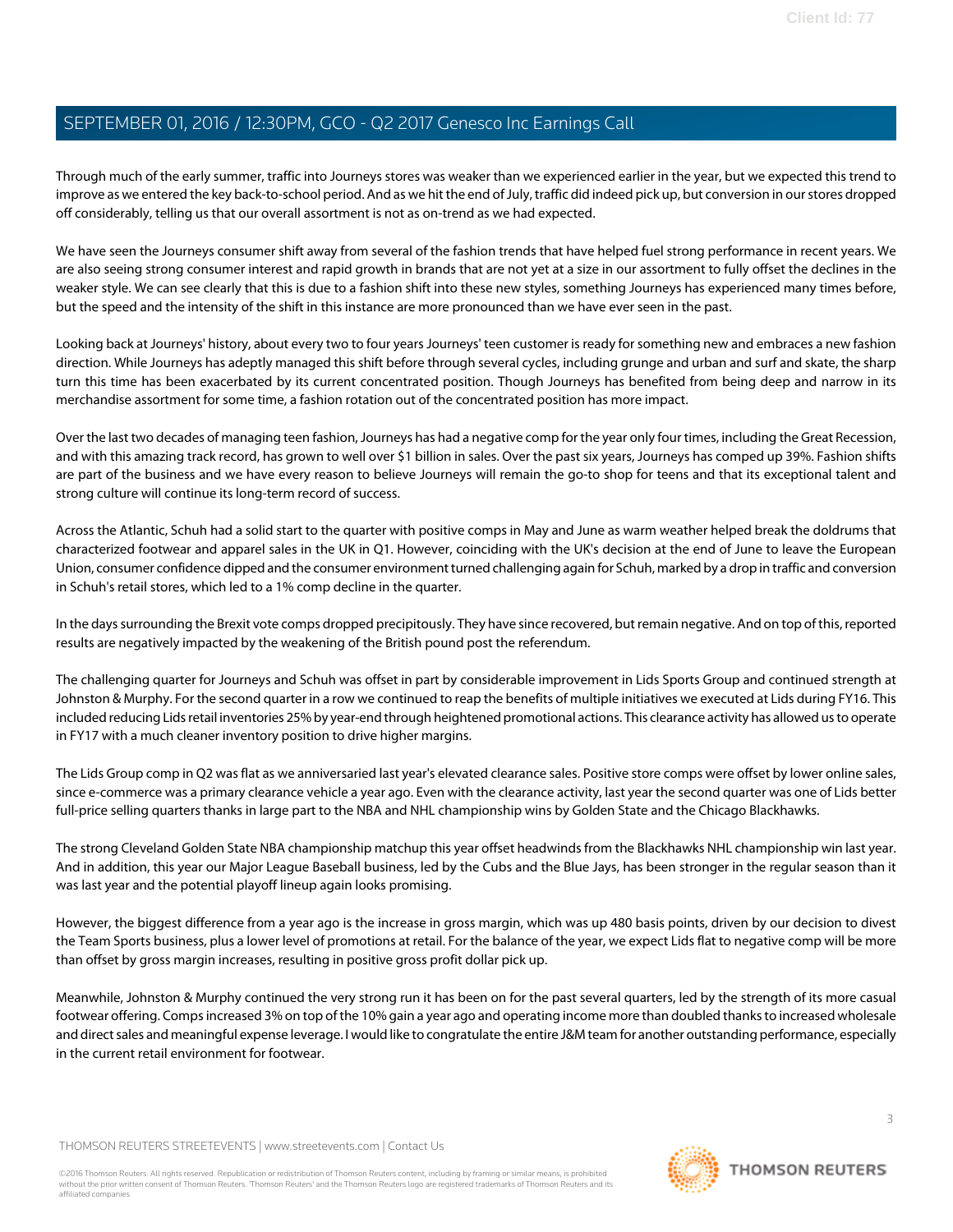Turning to the third quarter, comp sales for Genesco overall have continued to be challenged. And for the four weeks ending Saturday, August 27, consolidated comps are down 5%, reflecting continued fashion shifts at Journeys, a tough retail environment for Schuh, and headwinds from the promotional sales Lids conducted a year ago. Going forward, we believe we have fairly good visibility on Q3 with August and much of BTS in the books; thus, we do not expect a significant improvement in the sales trend at Journeys through the rest of Q3. In addition, some of the merchandise that has experienced weaker demand carries over into the fourth quarter and will impact Journeys' holiday sales as well.

Finally, our early reads on the other winter seasonal product for Q4 have not been as promising as we would have liked, although this has been on small volumes and it is still summer.

Given these issues at Journeys and the challenges at Schuh, we have taken down expectations for sales in the back half of the year and we now expect adjusted earnings per share to range between \$3.80 and \$4. We have widened our range a bit given the uncertainty on seasonal sales in Q4 and, of course, an early and cold winter and a strong major league baseball playoff lineup and World Series would provide a boost.

<span id="page-3-0"></span>And so with that let me turn the call over to Mimi to go over the financials and the guidance in greater detail.

#### **Mimi Vaughn** - Genesco Inc. - SVP, Finance & CFO

Thank you, Bob; good morning, everyone. As a reminder, as usual, we have posted more detailed information online in our CFO commentary.

For Q2, total sales decreased 5% to \$626 million. Excluding Lids Team Sports from last year sales, total sales would have been flat for the quarter. Q2 sales included a 1% decrease in consolidated comp sales and increase in non-comp sales of approximately \$5 million, including 36 Little Burgundy stores we acquired and an increase of 9% in wholesale sales, not including Lids Team Sports.

As Bob pointed out, comps started the second quarter stronger than they finished, particularly in Journeys and in Schuh. By division, comps were down 4% at Journeys, down 1% at Schuh, flat at Lids, and up 3% at Johnston & Murphy. We had planned flat to negative comps for Lids, but did not have visibility into the Journeys fashion shift or the Schuh decline when we planned the second quarter. Consequently, these comps were worse than we expected.

Consolidated store comps were down 2% and consolidated direct comps were down 1%. Comps for all of our direct businesses, except for Lids, were nicely positive. Direct, as a percent of total retail sales, remained at 8% for the quarter.

Lids' direct comp was negative for the quarter and brought the average for the Company to negative. Last year in Q2, Lids' new locate system, which gave online access to an additional 50,000-plus SKUs from inventory located in stores, coupled with promotional sales in connection with the inventory cleanup, helped to drive a 39% direct comp. Locate drove sales again this year, but not enough to comp positively against the promotional sales from last year.

Turning to the third quarter to date, consolidated comps through Saturday, August 27, were down 5% with stores down 5% and direct up 3%. By division, total comps were down 7% at Journeys, down 7% at Schuh, down 1% at Lids, and up 1% at Johnston & Murphy.

Gross margin for Q2 improved 150 basis points to 50.3% due to better-than-expected results in several of our divisions. Gross margin for Lids improved 480 basis points, partly reflecting the sale of Lids Team Sports which was a lower margin business, but the improvement in the remaining retail business was also strong, 170 basis points in total.

Journeys gross margin improved 50 basis points benefiting from higher initial margin. Despite the sales shortfall, Journeys carefully-managed inventory and markdowns were only a little ahead of last year. Schuh's gross margin was 90 basis points lower than last year, driven primarily by mix with athletic as a higher percentage of the overall assortment. Schuh also managed the summer clearance period successfully, with markdowns up just somewhat over last year as well.

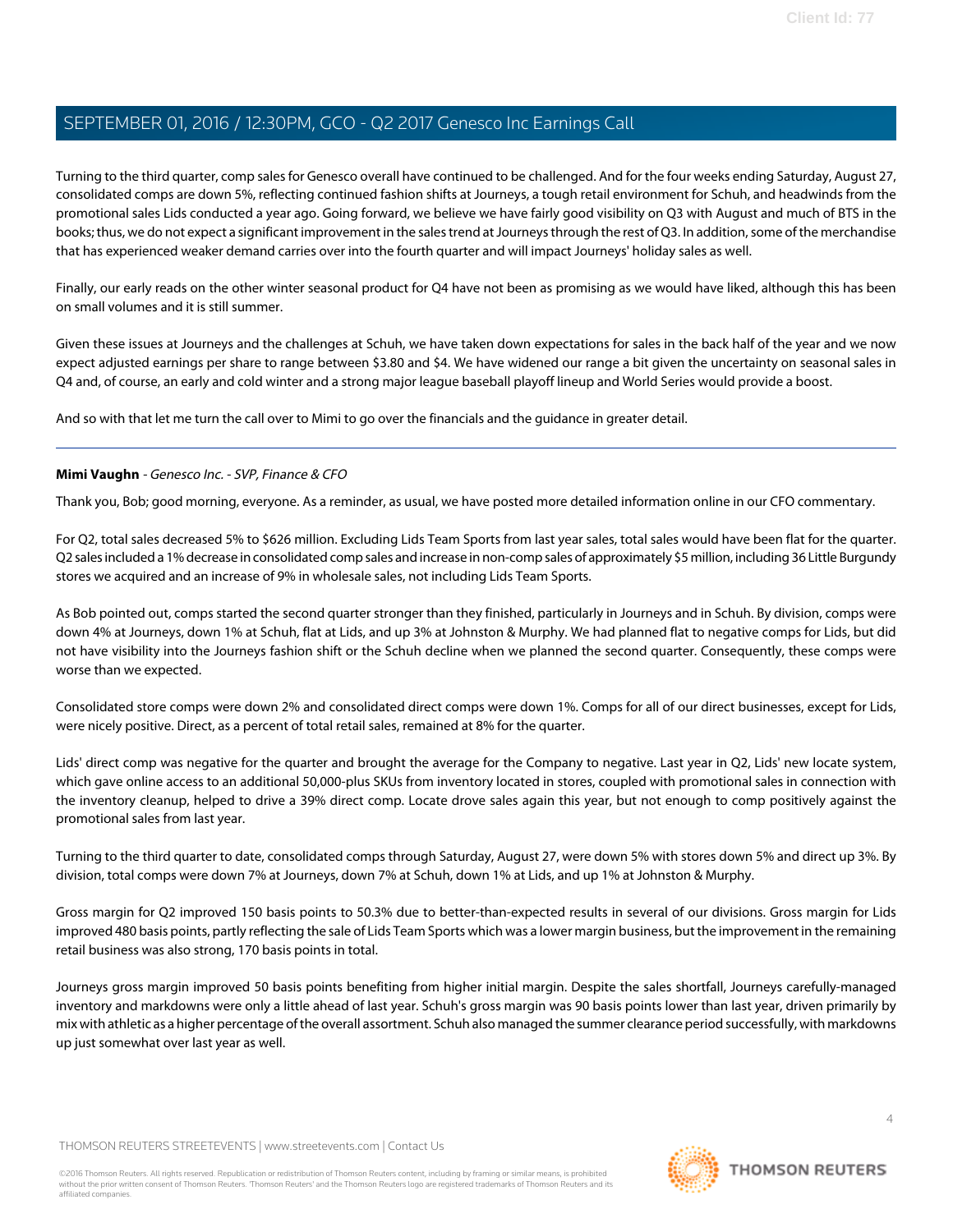Gross margin was down for Johnston & Murphy due to lower IMOs in the retail business and a greater mix of wholesale sales. Finally, gross margin in Licensed Brands was lower this year due to increased margin reductions.

Total adjusted SG&A expense increased 170 basis points to 48.4% for the quarter. A major factor driving this increase was the sale of Lids Team Sports, which operated at a lower level of expense than our retail businesses. However, with the negative comp, remaining operations deleveraged, due mostly to rent expense from new stores and renewals and bonus accrual.

One very bright spot is how effectively we managed selling salaries in Q2, actually leveraging them a small amount in spite of the minimum wage pressure we have been battling and the top-line weakness we experienced. We give big credit for our success to our use of ShopperTrak to measure customer traffic and make better staffing decisions for both non-peak and power hours; thereby, driving greater labor productivity.

On our last call we flagged increased credit card chargebacks in connection with the EMV liability shift from issuing banks to retailers. The increase in chargeback expense we experienced was much greater than we had anticipated when we scheduled later implementation of the technology. We have subsequently instituted a number of new operational procedures in stores to combat fraud and are working to deploy the EMV technology at point-of-sale as quickly as possible.

In Q2, chargeback expense improved somewhat from Q1 levels, but we expect this to be a negative factor until we finalize implementation.

Operating income for Q2 came in where we expected, as better gross margins offset lower sales and higher expense levels, and better performance in Lids and J&M offset the losses in Journeys. As a reminder, the second quarter is our lowest quarter from an earnings standpoint and small changes in expenses can have a large impact on the bottom-line operating margin. Adjusted operating income decreased to \$12 million from \$14 million last year and operating margin decreased 30 basis points to 1.9%.

We delivered second-quarter adjusted EPS of \$0.34, just under last year's levels of \$0.36. EPS benefited from share repurchases we have made in the last year.

Turning now to the balance sheet. Inventory was down 10% year over year on a sales decrease of 3%. Excluding Lids Team Sports, inventory was down 2% with flat sales and a 3% increase in retail square footage. Journeys' inventory was clean, even with the sales shortfall. Including Little Burgundy, Journeys' inventory was up 6% on a square footage increase of 6% and sales increase of 4%. Without Little Burgundy, Journeys' inventory was up 2%.

Schuh's inventory was also clean, even with the drop in comp. On a constant currency basis, Schuh's inventory was down 2% on a square footage increase of 13% and sales increase of 2%. Lids' inventory was down 32% on a sales decrease of 14%, reflecting the Lids Team Sports sale. Inventory for the remaining Lids retail business was down 16% on a square footage decrease of 4% and flat sales.

Next, capital expenditures were \$23 million and depreciation and amortization was \$19 million for Q2. We repurchased 309,000 shares for roughly \$20 million at an average price per share of \$64.72. Our plan had been to work through the cash flow we generated last year, plus the proceeds from the Lids Team Sports sale. We largely accomplished this by the end of the first quarter and, thus, our second-quarter repurchases were at a more moderate pace.

Turning now to guidance. Given the challenges at Journeys and Schuh, we have taken down expectations for sales for the back half of the year. We now also expect gross margins to be pressured a little in these businesses with higher markdowns in response to the sales headwinds, but this will be offset by better gross margins at Lids.

We have trimmed comp expectations for Lids, given our recent experience in going against last year's clearance activity, but the gross margin pickup should more than offset these lower sales. SG&A expense will delever at Journeys and Schuh with lower comps.

As a result of all this, we now expect adjusted earnings per share for FY17 of a range of \$3.80 to \$4, revised from a range of \$4.80 to \$4.90. Our top-line assumption for FY17 is for sales to be down, reflecting the Lids Team Sports sale, headwinds from last year's Lids promotional activity, and

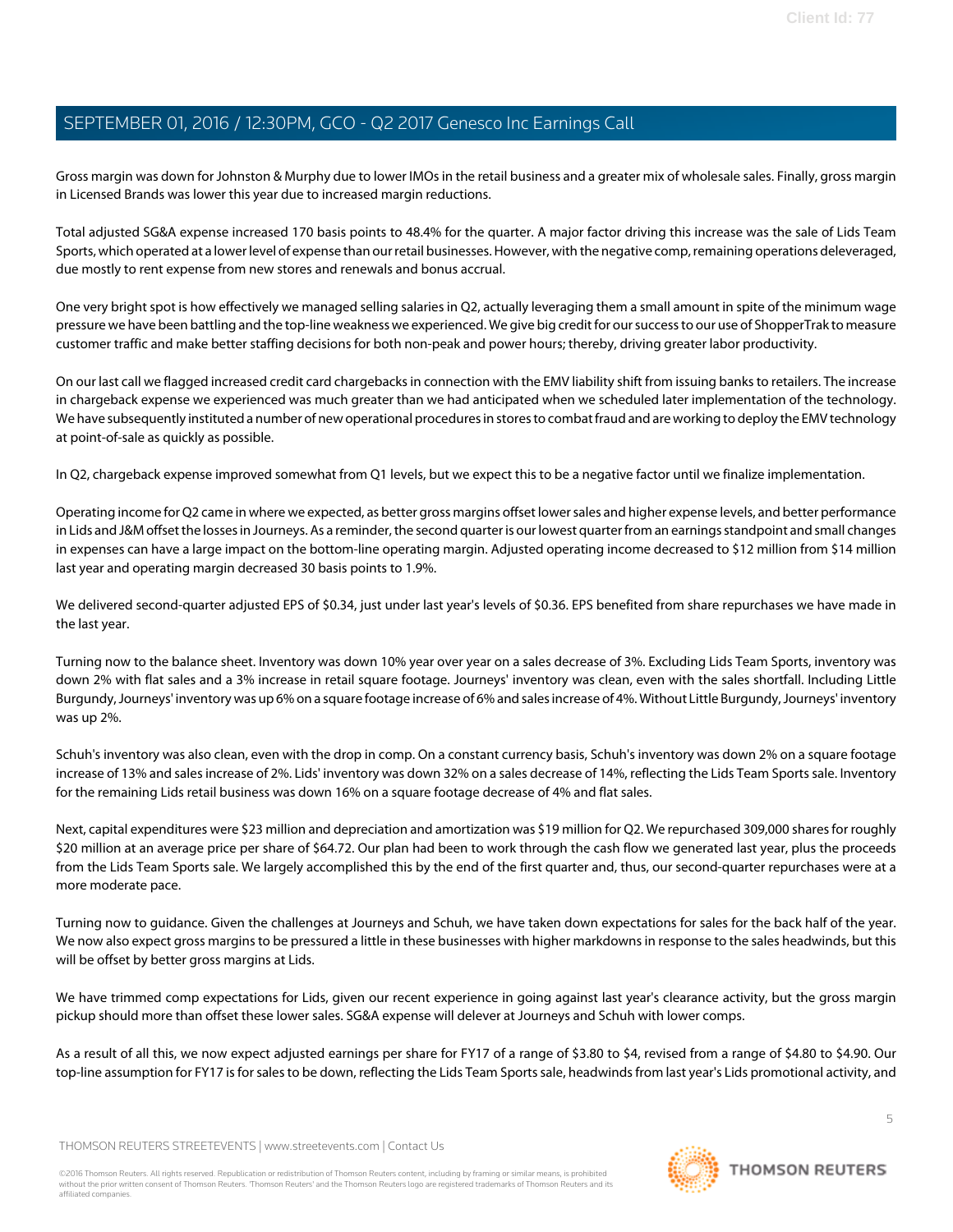the impact of a stronger dollar and exchange rate and what we now expect will be negative comp for Journeys and Schuh for the year. Our comp assumption for Lids is flat to slightly negative and for J&M is in the low, positive single-digit range, resulting in consolidated comps in the low, negative single-digit range for the year.

Excluding Macy's, we plan to open 94 new stores, concentrated in Journeys Kidz, and close 82 stores, for a net of 12 new stores this year. We expect gross margin to be up between 150 and 170 basis points in total.

This is predicated on a sizable margin recovery at Lids of more than 500 basis points, some of which is a change in mix from the Lids Team Sports sale. The rest is a pickup from the lower level of promotions, which should be more of a positive factor in the back half of this year since promotional activity was more intense during this time last year.

We anticipate SG&A expense will delever 210 to 230 basis points, due to higher bonus expense in the better-performing businesses and deleverage of rent, selling salaries, and other expenses with the negative comp, plus higher expenses for minimum wage increases, new overtime requirements, and a continued elevated level of chargebacks. The third quarter will be hit the hardest because we expect comps to be more negative than in the fourth.

We expect the strong dollar will remain a headwind and weigh down earnings by \$0.12 per share for the year, assuming exchange rates stay where they currently are. We expect positive impact from a legacy pension plan to offset some of this pressure. Lastly, the Schuh acquisition incentive payments are completed and are no longer a factor.

This all results in an operating margin that is down for the year and our FY17 tax rate is expected to be 36.4%. We are anticipating capital expenditures in the \$110 million to \$120 million range, which is down from prior plan levels and including some investment in a planned expansion of the Journeys distribution center. Depreciation and amortization is estimated at \$76 million.

We are assuming average shares outstanding of 20.4 million for fiscal 2017. This includes buybacks made in the first and second quarters and assumes no additional stock buybacks for the year. \$80 million remains under the recently-approved repurchase authorization of \$100 million, which we can use opportunistically going forward.

Now I will turn the call back over to Bob.

#### **Bob Dennis** - Genesco Inc. - Chairman, President & CEO

Thanks, Mimi. Let me provide additional thoughts on the outlook for each of our businesses, starting with Journeys.

I mentioned earlier the current fashion shift at Journeys came on much more suddenly than what our team has experienced in the past. This cycle appears to be different from our historical patterns in another, more positive respect. Often in the early phases of prior shifts, our merchants have seen the customer walk away from a trend without immediately giving a clear signal as to what the next fashion driver was going to be. This time, the direction of the shift is more evident and our primary challenge is not figuring out what the customer wants, rather it is getting enough of the new on-trend product into the assortment to satisfy demand.

Based on this, combined with the experience of Journeys' leadership and the strength of our vendor relationships, we are working hard to ensure that the trough in this cycle will be shorter than previous ones. That said, it is not an overnight fix and the balance of the year is likely to be difficult to Journeys as we manage through this transition. In the meantime, we plan to manage inventory tightly so we don't get in an upside-down position, something for which our team also has a good track record of success.

There are bright spots within the Journeys Group worth noting. First, Journeys' direct business continues to perform well, driven by several recent growth initiatives that include supply chain investments to increase the speed of deliveries to customers, more web exclusive product offerings, and an increase in the catalog and direct marketing to drive higher digital and store traffic with a solid return on investment. Journeys' direct comps performed well in Q2 and are up nicely for the year.

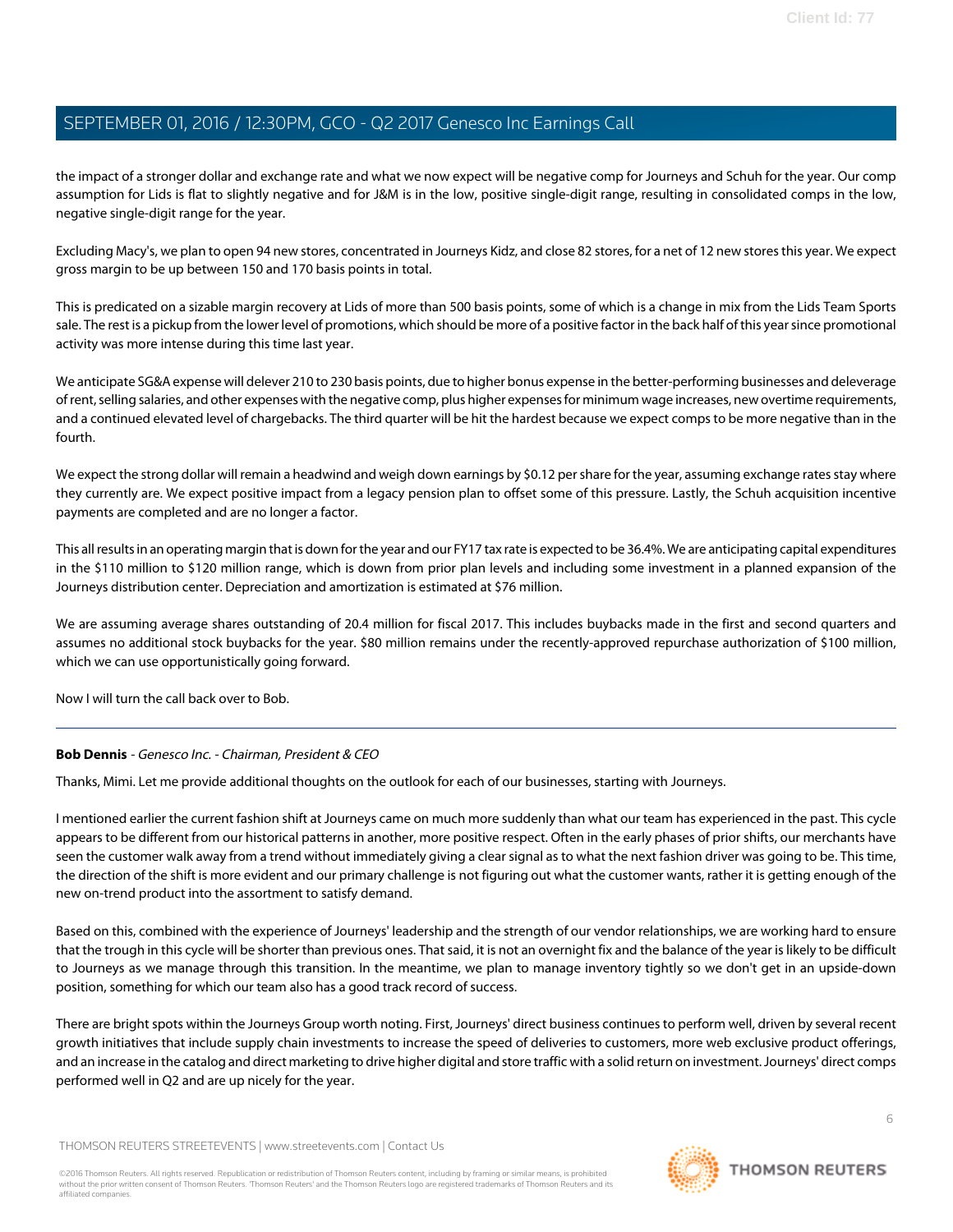Second, Journeys Kidz has been less impacted by the fashion shift we called out for core Journeys. We are aiming to build on current Kidz momentum with the opening of 40 new doors in FY17. Recently commissioned market research showed that awareness of Journeys Kidz is quite high and awareness and likelihood to purchase at Journeys Kidz is even higher among its target customer group.

Strategically, the research validated the role of Journeys Kidz as a clear pathway to the teen-focused Journeys store. And when you combine this with the fact that many stores selling children's footwear have closed or are in the process of closing, it validates our decision to accelerate expansion to solidify Journeys Kidz as the go-to place for branded children's footwear in the mall.

And then finally, Little Burgundy has exceeded our expectations that we had when we completed the acquisition last December with a strong sales trajectory, including a high single-digit comp year-to-date gain, which is not yet included in our reported comp base. Another attractive feature of the acquisition was the fact that Little Burgundy provides us with a new platform by serving a slightly older customer in Canada with a heavier weighting of female customers compared to Journeys.

At Schuh, comps have remained challenged. While total retail sales in the UK have held up well post Brexit, stronger performance has been concentrated in other retail categories and the general malaise in footwear and apparel has persisted. On top of this, the UK weather in the late summer hasn't been great for business.

For these reasons, we are anticipating a challenging third quarter for Schuh. However, we do see opportunities for improvement starting in Q4 when the comparisons are easier.

We continue to make progress leveraging vendor relationships in order to further differentiate Schuh's assortment from its UK competition. We expect that these product advantages, as well as more favorable vendor terms, will yield benefits during the holiday season. In addition, we expect there will be an opportunity for better boot and seasonal footwear sales if the UK has a normal winter this year versus the unseasonably warm one last year. And, finally, we opened a third Schuh store in Germany in Essen in July.

Moving to Lids, we are pleased with how the turnaround continues to unfold. In addition to the work we did to right-size inventories and narrow the group's focus to omnichannel retail, we've implemented a host of other initiatives that will aid sales and margins going forward. The launch of a hybrid software platform, which went live during the second quarter, is a new front-end for lids.com that provides enhanced navigation, product presentation, and customer interaction. We expect this upgrade will help optimize the conversion of the approximately 5 million consumers that visit lids.com each month.

On the merchandising front, by taking more markdowns in season, we've freed up open-to-buy dollars that have allowed us to flow goods through new merchandise freshness and chase hot product, which is, in turn, driving comps, margins, and inventory turns. This strategy has especially yielded benefits in our headwear business where a number of microtrends have also helped fuel positive comps year to date and drive already robust gross margins even higher.

Finally, in partnership with Macy's, we continue making adjustments to our business there to improve profitability. This has included closing 28 shops in Q2 to reduce our footprint down to a profitable core, relocating shops to improve adjacencies, and tweaking the staffing model to better align with current traffic trends in several stores. An area of future upside is Macys.com where we are still in the early stages of capitalizing on the opportunity at this top 10 retail traffic website.

Next, at Johnston & Murphy, the team continues to do a fantastic job evolving the business and gaining market share. J&M has successfully pivoted from being mostly a men's dress shoe brand to a lifestyle brand and is currently capitalizing on the growing strength of its more casual and sports casual footwear and also its non-footwear offerings.

Sellthroughs have been strong in our full-line J&M stores, which have now comped positively for seven consecutive quarters, and in the wholesale channel, where the brand's growth is easily outpacing the overall market and several key competitors. According to NPD's retail tracking service in men's fashion footwear, Johnston & Murphy significantly outperformed the total market in the combined department chain store channel for the six months ending July 2016.

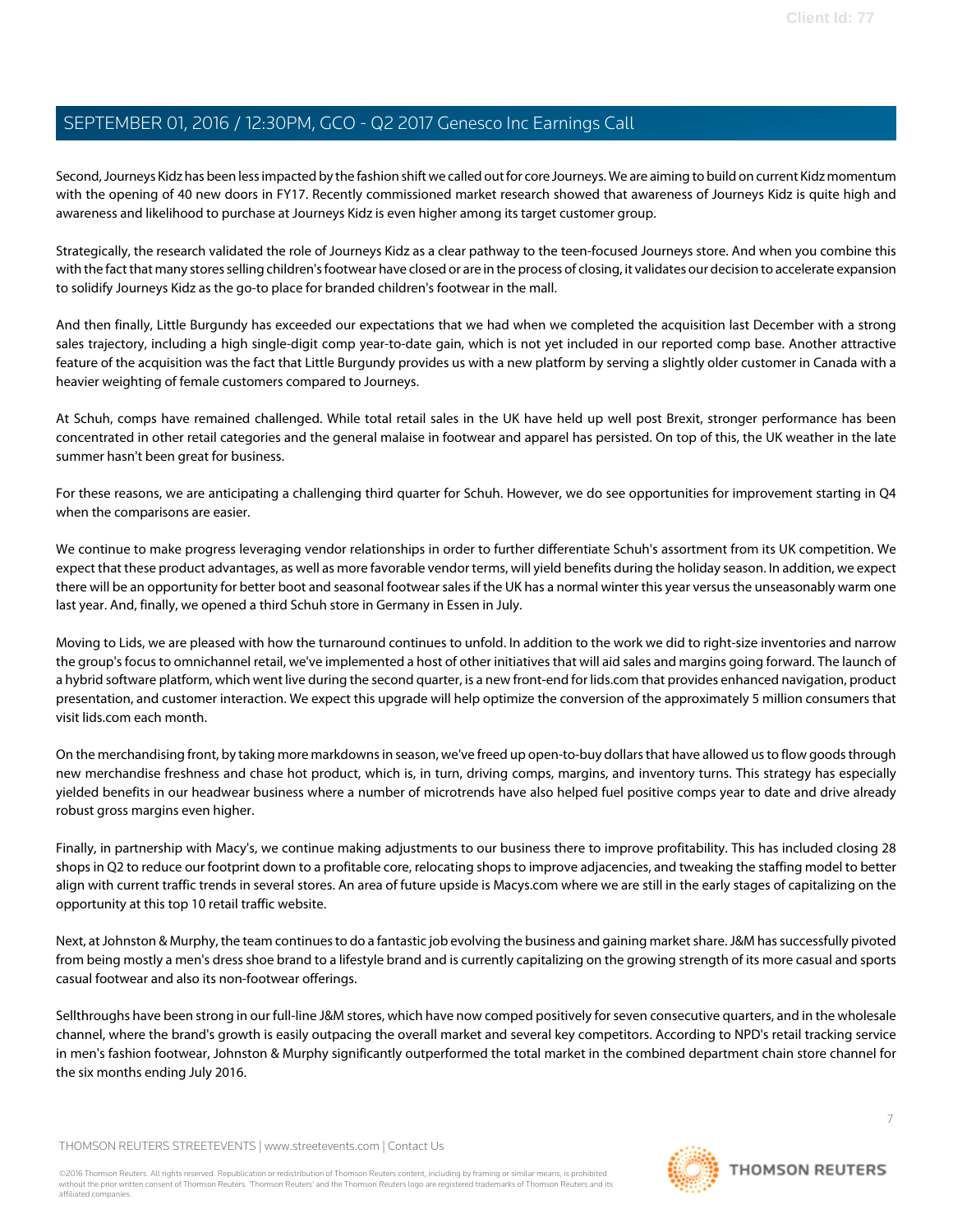Finally, our Licensed Brands division had another challenging quarter, reflecting the weak performance of many of our key accounts in the department store and national chain channels. But we continue to be excited about the recent launch of Bass footwear, which is helping offset some of the current softness in our Dockers and Chaps businesses. The Bass team is pursuing a sell-in strategy, designed both to gain a more premium position for the footwear brand than it has had in recent years and also to introduce it to the Millennial customer. With placement in Bloomingdale's on the higher end and in accounts like American Eagle, Urban Outfitters, Madewell and Journeys in the youth market, they are nicely set up for a needed repositioning of this iconic brand.

So before I take questions I just want to take a moment and salute the entire Genesco team across all of our operating divisions and in our corporate shared services for its exceptional talent and dedication, two qualities that make all the difference in good times and in more challenging times. We are seeing the rewards of a year of hard work through some very difficult circumstances at Lids; great job in Indy.

We continue to enjoy the results of Johnston & Murphy's skillful execution of a winning strategy and we are excited about the potential of initiatives like the launch of Bass footwear by the Licensed Brands group. And we are also confident we will see the extraordinarily talented Journeys team again prove its ability to navigate successfully through a fashion shift and emerge stronger on the other side, as it has done so many times in the past.

And we know the steadfast Schuh team will overcome the current malaise and whatever tests Brexit throws its way. So thanks to the entire team for all that you do.

And now, operator, we're going to throw this open for questions. We're going to ask you to limit yourselves to one question and, if necessary, one follow-up.

## **QUESTIONS AND ANSWERS**

#### <span id="page-7-0"></span>**Operator**

(Operator Instructions) Jay Sole, Morgan Stanley.

#### **Jay Sole** - Morgan Stanley - Analyst

Great. Thank you. Bob, wanted to ask you about this fashion rotation at Journeys. Obviously, it sounds like there's some brand issues; I realize you don't want to talk about that, but what can you tell us at least about categories or styles? Can you give us any more color on what's happening from a fashion standpoint?

And then, secondly, on the allocation issue. It sounds like that there is a hot product out there; you know what it is. Typically brands like to capture opportunities to sell. What's limiting the brand or the brands or whatever, the styles from delivering the product to you? Because if there's demand there, it seems like they would want to capture it.

#### **Bob Dennis** - Genesco Inc. - Chairman, President & CEO

Sure. Jay, you're right; we're not going to call out brands and we're not going to call out styles. We think that, for competitive reasons, we're best off keeping that to ourselves. I know that will frustrate some of you, but that's our policy.

The shifts are going on. You guys will all probably figure it out. But in terms of your question on why can't we rotate more quickly, the thing worth noting is how sudden, in terms of timing, and severe, in terms of swing, that this was. So we're chasing product that is essentially totally on allocation. The vendors were caught -- that are the beneficiaries of this -- I think were caught a little off guard in how pronounced this is.

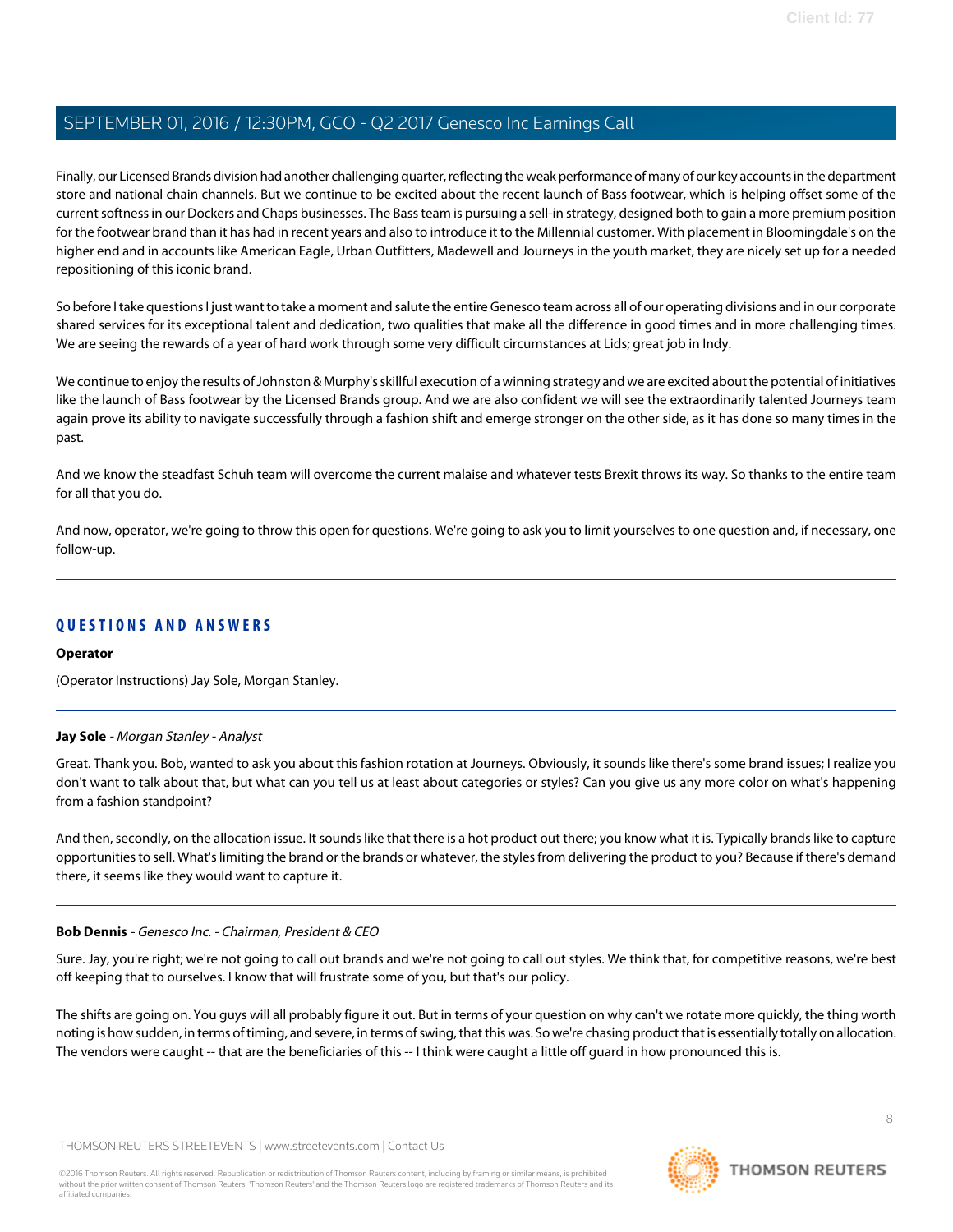To be clear, these are fashion trends that our buying team were all over. It's just that the extent to which the swing has occurred is more pronounced than anyone would have anticipated. As we noted in the remarks, on several brands we are seeing huge gains, but we just can't get any more product other than what's on order. We're chasing like crazy, but there's not anything to chase.

You're right; if we were in a category where -- we were chasing a category where there was supply, it would not be the issue. It's just the fact that the whole supply chain is backed up at the moment.

And the timing on that is -- we don't think we can get a really meaningful move beyond what was in the order book as we recognize the severity of this. We didn't think we could move the order book until the spring, so when we drop spring, which arrives in the first quarter, we will have a pretty pronounced move beyond what we had anticipated. But between now and then we think we're going to be a little bit challenged, selling out of what is really in highest demand and a little long on what has gone soft.

#### **Jay Sole** - Morgan Stanley - Analyst

Understood. So you're saying once we get to the spring assortment, that supply will start to fill in at a rate that's more appropriate for the level of demand. Is there any reason to think that beyond that you won't get the supply that you are looking for?

Is there an issue of -- whatever the hot product is, is there a scarcity value that maybe they're worried about delivering too much or anything like that? Or do you feel like this is just like any other cycle, where once the supply chain catches up, you'll get the product you need and be able to satisfy the demand that's out there?

#### **Bob Dennis** - Genesco Inc. - Chairman, President & CEO

I think it's a little more like the latter. There is some release approaches that are being used on select styles, but in the main -- I think this is mostly about the supply chain catching up to the unanticipated level of demand.

#### **Jay Sole** - Morgan Stanley - Analyst

Great, got it. Thank you, Bob.

#### **Mimi Vaughn** - Genesco Inc. - SVP, Finance & CFO

And, Jay, you know that Journeys has just tremendous relationships with vendors and so, in the past, we have been able to get our fair share of product. Vendors do like to manage supply and we, in partnership with them, tend to like the fact that supply is managed carefully into the environment. So as Bob said, spring is going to be the time that we will catch up.

#### **Jay Sole** - Morgan Stanley - Analyst

Understood. Thanks, Mimi.

#### **Operator**

Scott Krasik, Buckingham Research.

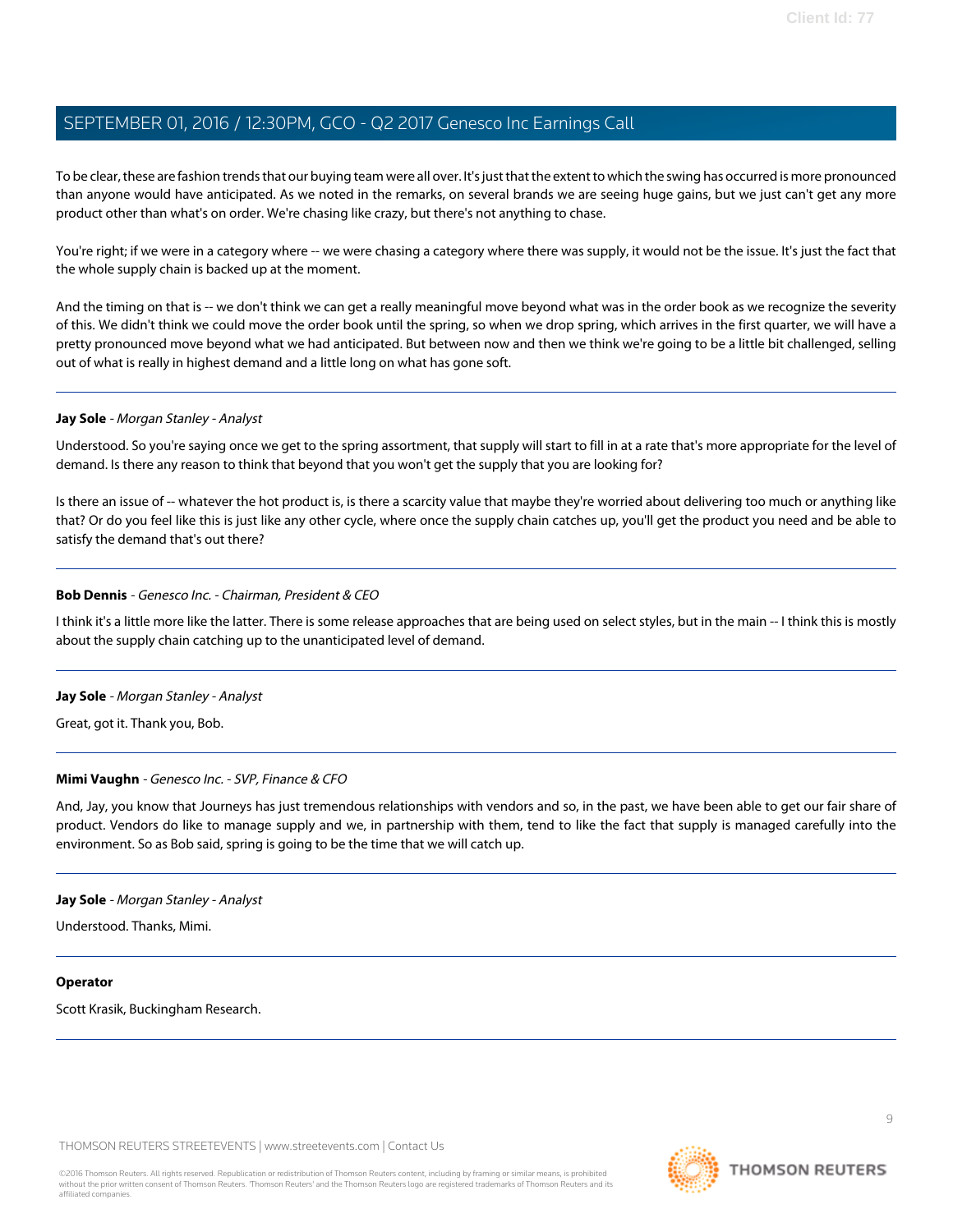#### <span id="page-9-0"></span>**Scott Krasik** - Buckingham Research - Analyst

Thanks for taking my question. Just a follow-up on Journeys. The order of magnitude, just given the presence of the brands that are down-trending, is it as major as when Doc Martin fell off about 10 years ago?

#### **Bob Dennis** - Genesco Inc. - Chairman, President & CEO

You know, it looks kind of like that in terms of the -- we had a very, very important brand -- and we've talked about that one in the past, because it's way in the past -- and, yes, it has that kind of flavor. The difference here, Scott, is how quickly it happened and so the curve is steeper, if you can think about that way. Right?

#### **Scott Krasik** - Buckingham Research - Analyst

Okay, that makes sense. And then switching to Lids for a second, the amount of margin you're getting back, Mimi -- I think it was 150 to 200 bps or around there -- from promotions, is that -- do you expect to get more going forward? Is that the right order of magnitude and what will determine that going forward?

#### **Bob Dennis** - Genesco Inc. - Chairman, President & CEO

This is Bob; let me just give you color and then I'll hand it to Mimi. We're going to continue to see pretty big margin pickup. And when we got down to the fourth quarter, because we had set an end-of-year target for the Lids team, things got especially aggressive.

Now that said, if you go way back, you go say three years back -- three or four years back, where we had really high margins, don't expect us to get back all the way to those levels for two reasons. One, we had snapbacks, which in the early stage of the snapbacks we were basically getting higher-than-average margins because of an imbalance in supply and demand.

And then, secondly, we are being very aggressive in-season, marking down products now to make sure that we're clearing more timely, and we're being reasonably aggressive. A good example of that -- this year the free agency in the NBA was more active than most people had expected and so -- using Kevin Durant as an example -- our team got really aggressive to make sure that we were able to sell-through the OKC jersey pretty quickly.

And so the disciplines we're bringing on are bringing gross margins to the appropriate normalized level, which doesn't get us all the way back.

#### **Scott Krasik** - Buckingham Research - Analyst

Okay.

#### **Mimi Vaughn** - Genesco Inc. - SVP, Finance & CFO

Scott, when you look at the gross margin pickup we've had -- and I'll just talk about the first part of this year and then the back part of the year. In the first quarter -- and this is including Lids Team Sports because you have that comparison from last year -- but both that and the underlying retail businesses, the fewer promotions that we are running within the retail businesses are definitely helping us.

Our pickup in the first quarter was 570 basis points. This quarter it was 480 basis points. And really this quarter -- in the second quarter of last year we had the biggest amount of full-priced selling because of the championships that we described on the call. When you move into the back part of the year, we have even more opportunities for gross margin pickup in Lids and it's because the intensity of the promotion was greater.

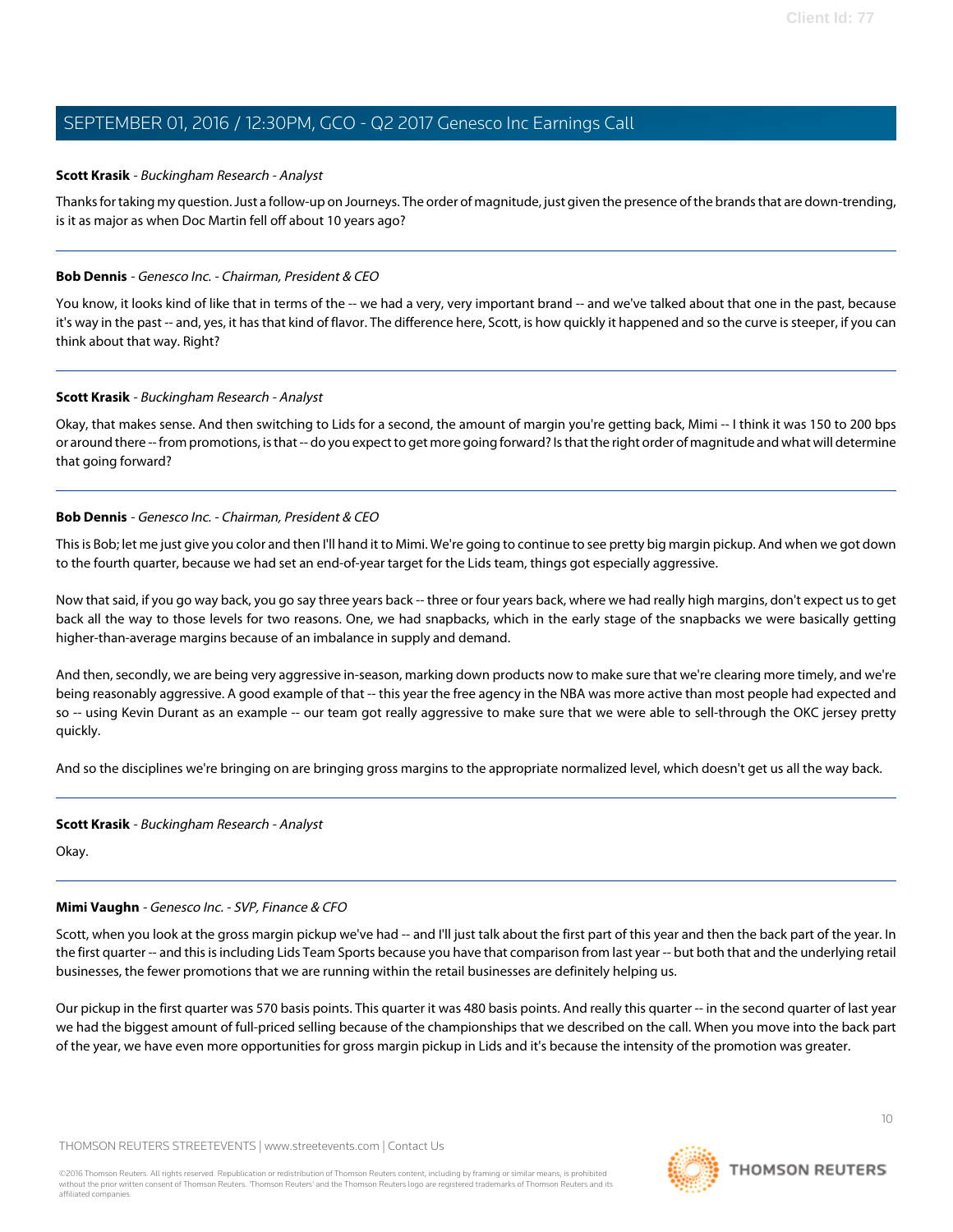Last year, roughly speaking, the first half we would give up 200 to 300 basis points in Lids. In the back part of the year, we were giving up 500 and 600 basis points. So relatively speaking, it will be a mirror of what happened last year in terms of how we pick up this year.

#### **Scott Krasik** - Buckingham Research - Analyst

Okay. That's helpful. If I could just sneak one last in on SG&A, you talked about maybe addressing some staffing to help the comp declines. Is there anything else from an SG&A standpoint or is it really just occupancy and staff -- labor?

#### **Mimi Vaughn** - Genesco Inc. - SVP, Finance & CFO

We are buckling down across the board. When you have negative comps, you just tighten up everywhere. And, as I mentioned, we were actually, in spite of the negative comp, able to leverage selling salaries.

And so in the peak periods when there is more variable labor in our stores, we will have an opportunity to manage that, but it's the rent expense that really creates the most amount of deleverage for us. And, given that we anticipate that comps are going to be more negative in the third quarter, we're going to be hit a little harder in the third quarter than we will in the fourth.

#### **Scott Krasik** - Buckingham Research - Analyst

Okay.

#### **Bob Dennis** - Genesco Inc. - Chairman, President & CEO

Then, Scott, just when you go into Lids, nothing has changed there in terms of the bonus accrual that we've discussed in the past. So there is delevering there around a bonus accrual which is expected to be paid out both this year and in future years, assuming they don't go backwards. So we're putting some money in the bank for them.

#### **Scott Krasik** - Buckingham Research - Analyst

Interesting. Okay, thank you.

#### <span id="page-10-0"></span>**Operator**

Mitch Kummetz, B. Riley.

#### **Mitch Kummetz** - Robert W. Baird & Company - Analyst

Yes, thanks for taking my questions. Bob, you've had a lot of experience at Journeys with trends coming and going and, as far as what you're seeing now, you talked about -- your buyers, your merchants are all over it; they just can't get enough product. I'm guessing that other retailers are probably struggling to get enough product, too. And I'm just wondering how you think about this cycle versus other cycles, where maybe in other cycles there weren't as many retailers competing for the things that were trending, versus this cycle, where it seems like a lot of people are selling the same shoes. Any thoughts on that?

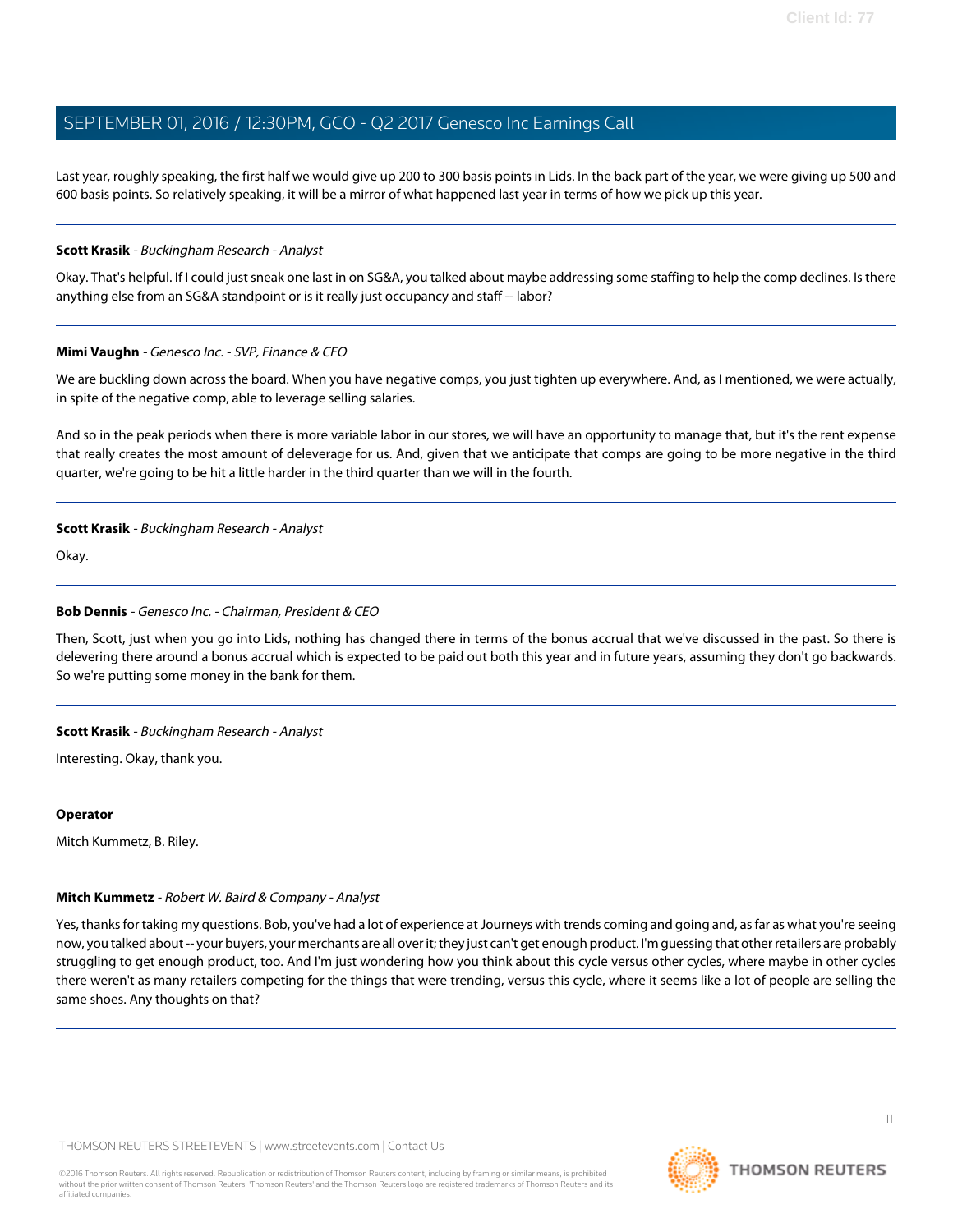#### **Bob Dennis** - Genesco Inc. - Chairman, President & CEO

This one came suddenly, but to me the thing we called out, which I'll call out again because I think it's distinctive, is we've gone through some cycles where Jim and Mario from Journeys have said we don't really see where our next basis of advantage is coming from in terms of trend. And that's not the case here.

And so we are really in chase mode to try and get into the businesses that are in the greatest demand. And that, in a way, is more comforting and gives you more confidence that you can see from a timing standpoint and from an action standpoint what needs to happen and how quickly it might happen in order to try and get out from the trough. So I think that's what distinguishes it.

Who else is selling the shoes? This is not -- it hasn't changed a whole lot. Journeys is really the only national footprint, team-focused fashion retailer and so it was that way; it will continue to be that way. Some of what's going on here is on the athletic side -- fashion athletic side, so some of the athletic guys will also dip their toes in here. That's not unusual for us.

I wouldn't say the competitive situation is all that different from where it was. This is just pedal as hard as we can to get to the point where the assortment is in a better mix for our demand pattern.

#### **Mitch Kummetz** - Robert W. Baird & Company - Analyst

Got it. And then a follow-up. It sounds like you took down your Q4 comp outlook, partly based on this trend that we're talking about, but I think you also made a comment that you are now maybe a little less bullish on other holiday stuff.

I'm just wondering: was that a comment on the boot category in general or was there something more specific to a style or a brand -- not that you're going to name it -- that relates to more Q4-oriented selling?

#### **Bob Dennis** - Genesco Inc. - Chairman, President & CEO

No, it's more generally around seasonal and, as I said, how good a read do you get in August? History says that you do get a little visibility, but this was hot out there and some of these brands are truly seasonally driven. So it just caused us to say let's just be a little more cautious, because the little bit of news we had wasn't as positive as we hoped. But let's just call it a little bit of news.

#### **Mitch Kummetz** - Robert W. Baird & Company - Analyst

Got it, all right. Thanks, guys.

#### <span id="page-11-0"></span>**Operator**

Jim House, Piper Jaffray.

#### **Jim House** - Piper Jaffray & Co. - Analyst

Good morning. This is Jim House on for Erinn Murphy. Could you speak a little bit more about trends in the UK post Brexit? And then also, as you look at the holiday season, what are you planning for the promotional calendar for both the UK and the US?

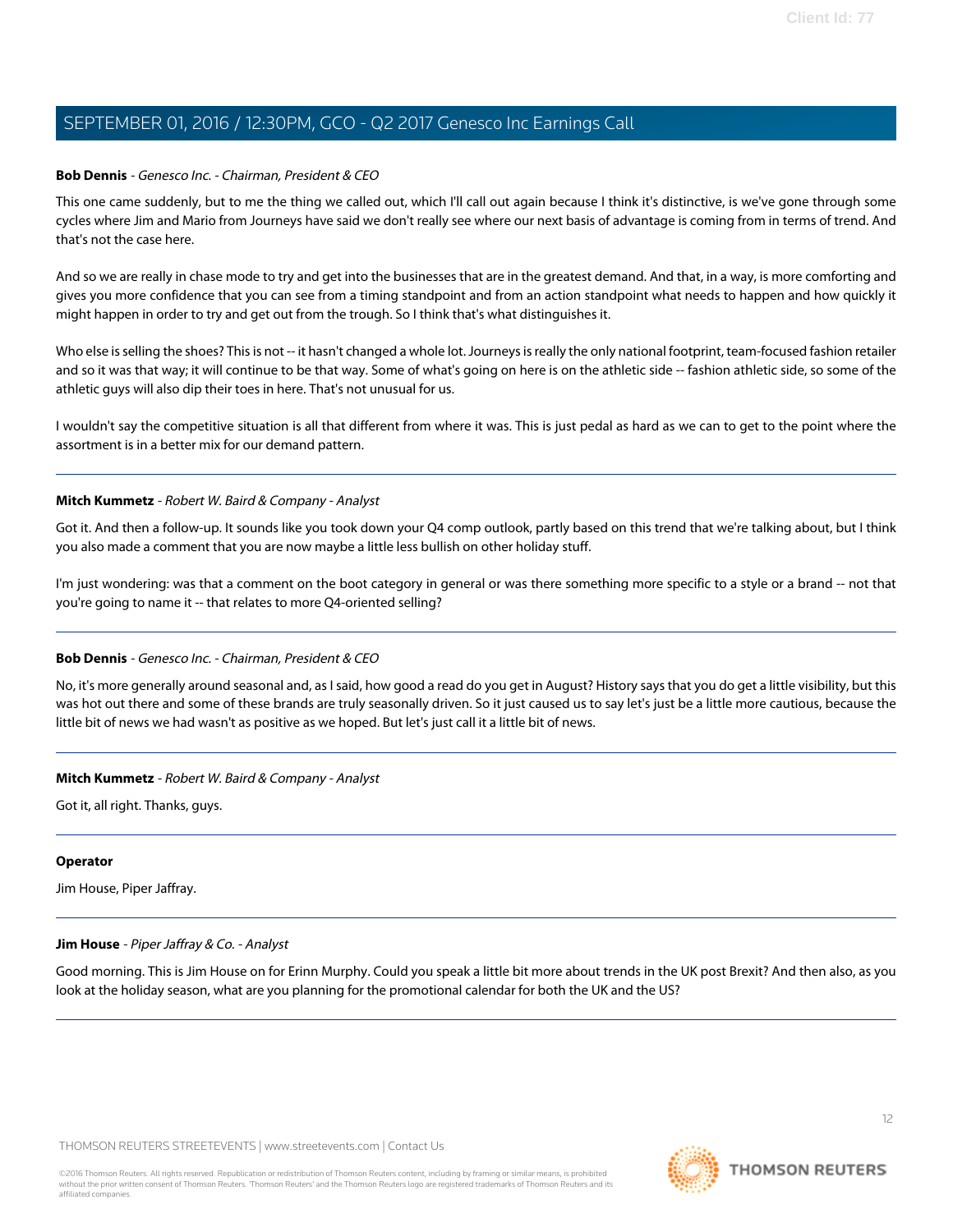#### **Bob Dennis** - Genesco Inc. - Chairman, President & CEO

Let's just start with Schuh. The Brexit hit -- the week of the Brexit, really going into the vote, coming out of the vote, was a very, very difficult stretch. And then, as probably you've all read, the UK has normalized and its consumer is spending much more than the market had anticipated.

If you look inside of the data, the shape of that swings to other categories. Apparel and footwear has been, more or less, flattish. We're running a little bit below that trend, but it isn't one of the strongest categories. And those retailers who have been reporting out have been mixed. What we're -- that's what we're looking at.

When you look -- and the one thing I'll call out on Schuh is that there is an offset that they are going through right now with back-to-school. In England, the back-to-school is later and so we are actually in a window right now where they are performing a little bit better, which is giving us some encouragement.

Longer term, you get into the promotional period and they are going to -- they've laid out their promotional calendar for Black Friday, which is going to be a little bit different from the way we did it last year. I don't want to go in -- for competitive reasons, I don't want to go into any more detail than that. And likewise, Journeys will be similar to what they've done in the past.

Now that's all dependent on sales trends. Obviously, that's an opportunity to get more liquidation, if that's necessary, and so that decision will be made on the fly depending upon what we feel like we need to do. But the current promotional calendar for Journeys did not anticipate anything significantly different from what we've done in the past.

#### **Mimi Vaughn** - Genesco Inc. - SVP, Finance & CFO

And one other note, Jim, the fourth quarter in the UK last year, the holiday season, was especially promotional and it was a confluence of factors. It was a weak footwear market, but also was due to an unseasonably warm winter, and so there was just a great amount of promotions that this year we're hoping in general that the category doesn't repeat. And so our plans for the back part of the year, for both Journeys and for Schuh, is, as always, to promote to clear seasonal merchandise. We're anticipating that given the year that we had last year, that we have opportunity for less promotional activity, particularly at Schuh.

#### **Jim House** - Piper Jaffray & Co. - Analyst

Great. Thank you for the detail.

#### <span id="page-12-0"></span>**Operator**

Jonathan Komp, Robert W. Baird.

#### **Jonathan Komp** - Robert W. Baird & Company - Analyst

Thank you; just want to follow-up on Journeys first. Bob, a broader question. I know you've talked a lot about the supply and allocation side of the fashion shift you are seeing and trying to get more product. What about from the consumer standpoint?

I guess the nature of my question is: do you think the consumer is more likely to go to other competitors -- and I'm thinking more of the performance athletic competitors in the mall -- rather than Journeys for some of the hot styles when you do get it? Or any thoughts about that dynamic?



13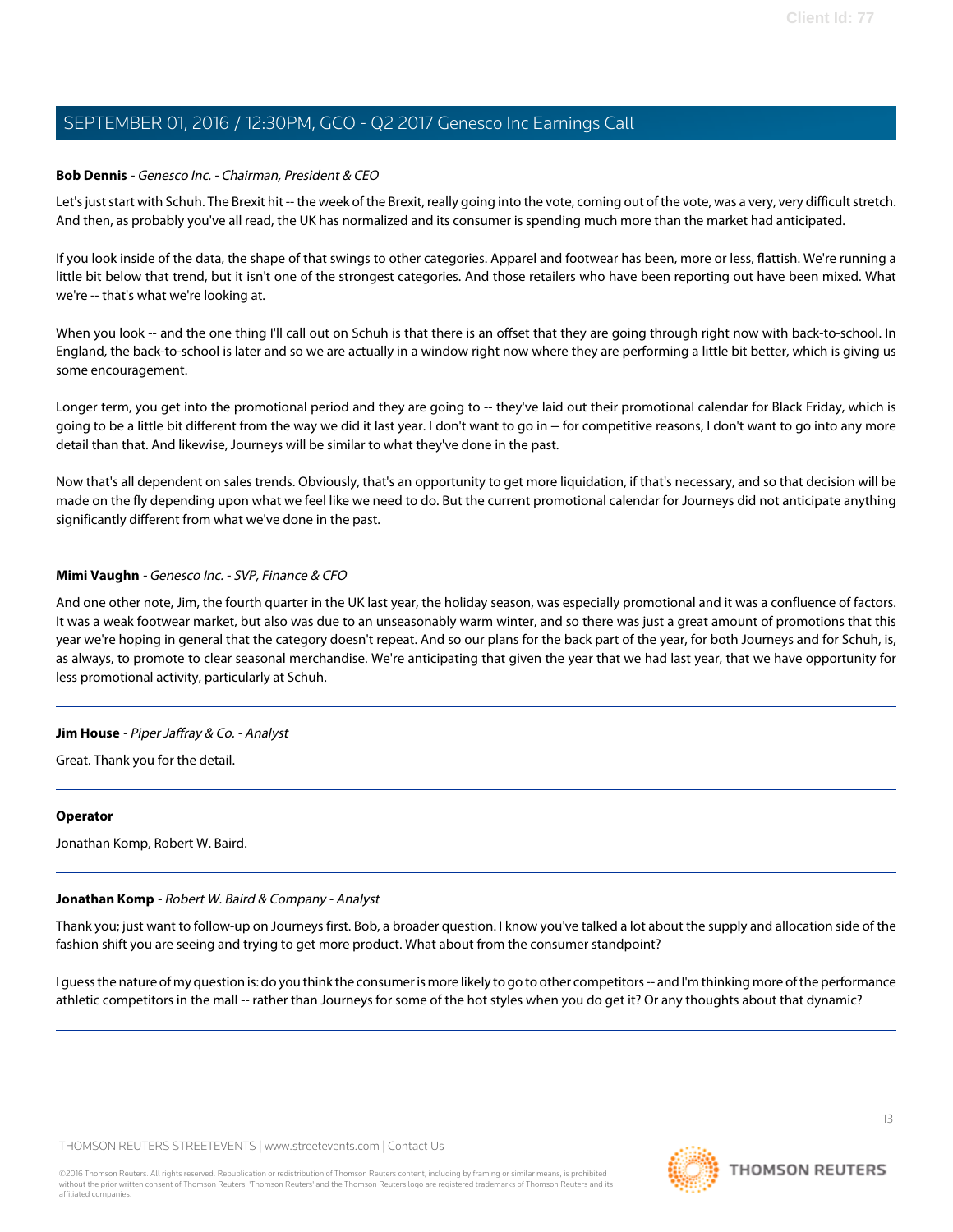#### **Bob Dennis** - Genesco Inc. - Chairman, President & CEO

Yes, a lot of thought about that dynamic. Our research shows that our core customer, who is a fashion-oriented teenager, puts Journeys at the front of their list. And so, even in instances where there is some like-for-like product, we are more the preferred shop for that customer.

And then what we do is, both in terms of presentation, in terms of how we assort around the core styles, we position ourselves more as a destination for these styles and brands. And then stylistically, in the store the kinds of people we have doing the selling, our approach to selling, just is a better fit for what is a fashion-driven product than what would occur in the athletic stores, who do a great job around what they are really built for, which is performance athletic.

#### **Mimi Vaughn** - Genesco Inc. - SVP, Finance & CFO

And, Jon, I think that the traffic patterns that we saw through the course of back-to-school will help inform what the consumer is thinking about as far as Journeys goes. We had weaker traffic in early summer, but when back-to-school came, traffic picked up in our stores back to the levels where they were earlier in the year. And so it was really conversion that was the issue.

We had customers coming into the store looking for products, searching for their needs for back-to-school and not finding the product that they wanted. And so it's conversion that dropped off and traffic continues to come in at the pace where it was before. So that gives us the confidence that when we have the product the consumer wants, they are going to come back. They're going to check and make sure that we have what they need and will return to the Journeys stores.

#### **Jonathan Komp** - Robert W. Baird & Company - Analyst

Okay, great. And then if I could ask a follow-up on the areas you're seeing trade away from. I know you don't want to name names. Could you talk -- is it a single brand, is it maybe multiple brands? And what are you seeing from those vendors in terms of some of that response? Is there any opportunity to reinvigorate some of the trends there or do you think it's a more negative outlook, at least for a few quarters?

#### **Bob Dennis** - Genesco Inc. - Chairman, President & CEO

For competitive reasons, we're not going to go into really what it is. I'll just highlight the fact that a lot of our brand partners are very good at pivoting and reworking what they are doing in order to remain competitive and so I wouldn't count any of them out. They probably have a little bit of work to do.

Second thing I'll point out is Journeys' history with all of our brand partners is one where we are very collaborative with each other. And so what we generally get from them is a reasonable amount of help in terms of working our way through this, which is something that can benefit both of us in the long run. So we're confident that this ship will get righted and all the vendors will be doing their best to try and help us get there.

#### **Jonathan Komp** - Robert W. Baird & Company - Analyst

Okay. And maybe last one, if I could. I'm wondering if you could just comment -- I know previously the operating margin outlook for Lids was to roughly double versus last year. Is that still the case; has that changed at all?

#### **Mimi Vaughn** - Genesco Inc. - SVP, Finance & CFO

We think that we've been seeing stronger gains in gross margin than we had started the year anticipating and so we expect that those pickups will continue. What we have moderated in Lids, though, is some perspective on the top line. The challenges that we're seeing just comping against the promotional activity in the e-commerce channel is more challenging than we had thought and so we've moderated our outlook for the top

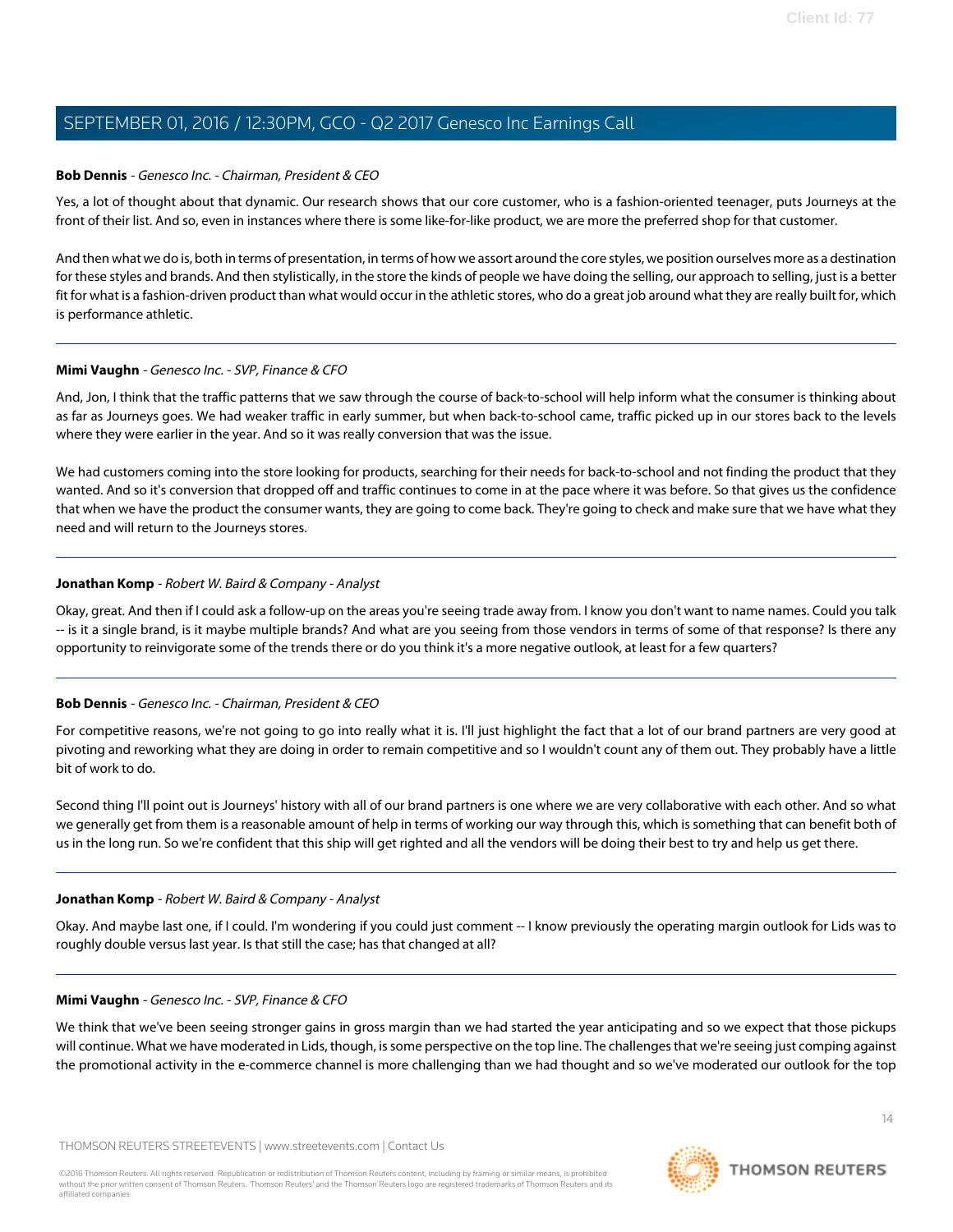line., but that is offset by gross margin increases. And so net-net we're thinking that we're going to come out about where we thought we would be with Lids.

#### **Jonathan Komp** - Robert W. Baird & Company - Analyst

Okay. Thanks for taking my questions.

#### **Operator**

<span id="page-14-0"></span>Pam Quintiliano, SunTrust.

#### **Pam Quintiliano** - SunTrust Robinson Humphrey - Analyst

Great. Thanks so much for taking my questions and for all the granularity that you guys are providing.

One broader one. As we think about your Millennial customer and how they are shopping, do you think part of this is reflecting --? Has the shift happened quicker than you've seen in the past because the way they're shopping is different and they are doing more research online before coming into the stores? And does that change the way your buyers have to approach their job versus historically?

#### **Bob Dennis** - Genesco Inc. - Chairman, President & CEO

Well, first of all, Pam, our core customer is a teen customer and we're puzzling over a lot of why this seems to be more sudden and severe. It's easy to speculate that social media is a piece of it. And so -- and we are also spending some time saying is there another way to be more anticipatory of this, which is just that's the job of a merchant, period.

So we don't have any clear answers for you on how to do that. We've done a little bit of work, tiny amount of work on social media predictors and they weren't very good predictors of this. So it isn't clear -- and particular given the lead times to buy large amounts to really move the needle, I'm not sure that we know what the solution is.

And I don't want to make this one sounds like it's gigantically different from what we've seen in the past. It's just the onset of this came on a little faster, but the general theme here is a fashion shift to which we need to react, to which we are reacting. Again, the beauty of this is we believe that we see the endpoint on -- we know what we need to do and we can figure out how long it will take to do it.

#### **Mimi Vaughn** - Genesco Inc. - SVP, Finance & CFO

And, Pam, one other thing I would note is that we have talked over the past many quarters about how much we have benefited from being narrow and deep in our product assortment. We think that part of the reason -- certainly social media will have an impact on teen shopping, but we think that the large majority of the reason for this sharp turn here is just because of how concentrated we are in some of our brands.

And we benefited from that, but a more concentrated position -- coming off of a more concentrated position will give more of an opportunity for a sharper decline. And so that's as much a reason that we can point to as anything else.

#### **Pam Quintiliano** - SunTrust Robinson Humphrey - Analyst

That's very helpful, thank you. And then another one just regarding the orders. Were you able to cut any orders based on what you saw?

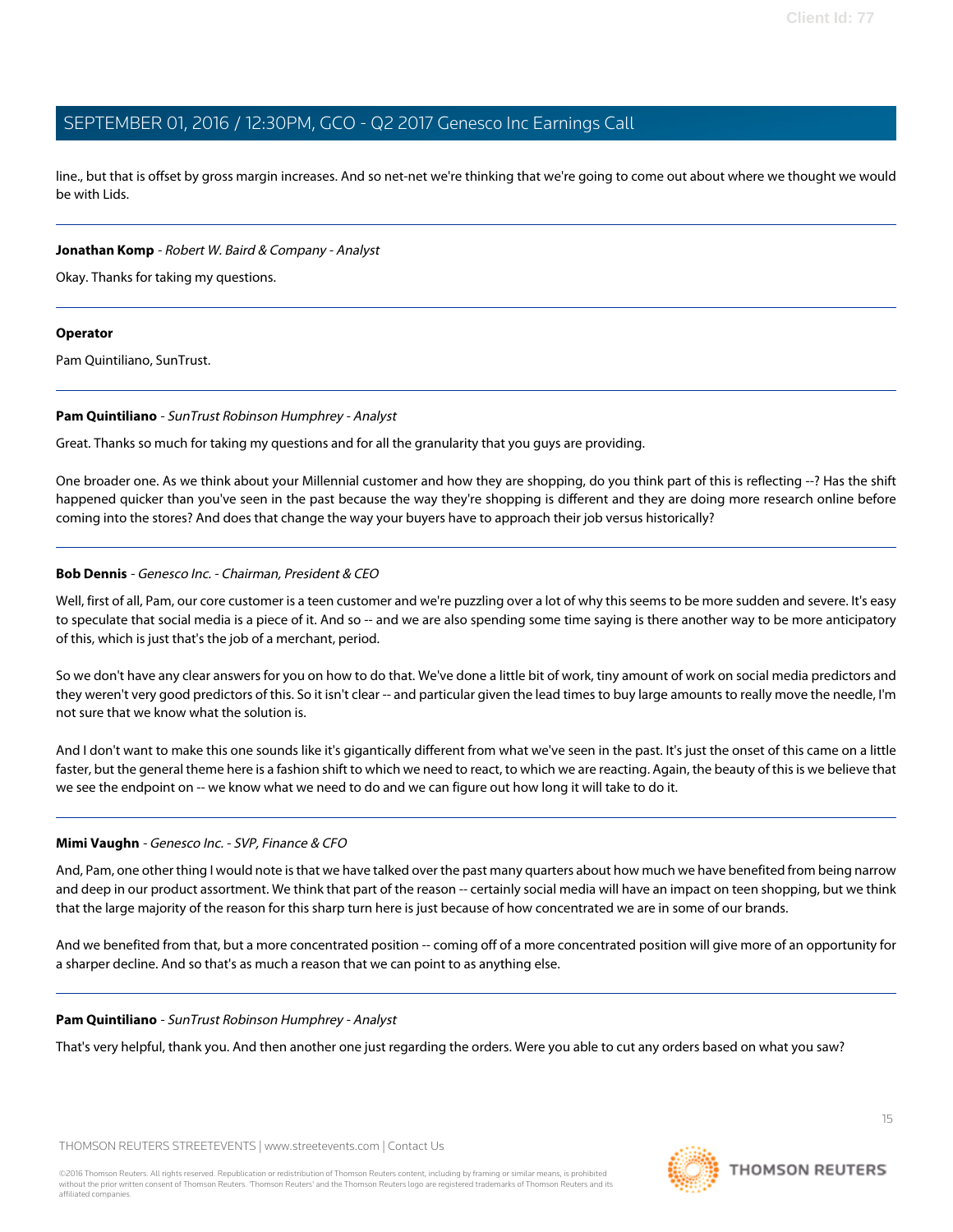And then, I know you touched on holiday and how you'll typically -- you'll do what you need to do to be clean. But have you already started becoming more aggressive with some of the slower-moving goods? Just how do we think about your promotional cadence through the remainder of the year? Do you approach events differently? Do you send more of the direct mailers with the coupons? Just anything there would be helpful.

#### **Bob Dennis** - Genesco Inc. - Chairman, President & CEO

Pam, this will be a combination of everything. There will be maybe some opportunities to do some returns for some of the stuff that -- and a lot of this is 12-month products. You push out deliveries.

The brands that have softened, they are not going away, and so we're going to do business with them. We just have to space out receipts. Maybe we have to accelerate sales in a few instances and we may or may not get some assistance with that.

The important thing is that Journeys has been through this before and Journeys has demonstrated that in partnership with our vendors, we always work through this. It's not without maybe a little bit of pain, but it's never the scale of the pain that many other retailers experience when they have this kind of swing. And that's the strength of our team and the strength of our relationships with our vendors.

So we're pretty confident we'll end up with inventories in good shape at the end of the year. Gross margins are being adjusted a little bit to reflect what we may have to do, but we've been there and we've done that and it will be a combination of all different tools to get this done.

#### **Mimi Vaughn** - Genesco Inc. - SVP, Finance & CFO

And, Pam, I think we're already off to the races on that one. If you've looked to see, we had anticipated a positive comp for the third quarter -- for the second quarter for Journeys, and we ended up negative, and you can see that our inventory was up only 2%. So the management of the inventory has -- is in place; it will continue through the course of the year. And that's an area that our merchants are particularly focused on and particularly feel that working with their vendors to make sure we come out where we need to be.

#### <span id="page-15-0"></span>**Operator**

Jill Nelson, Johnson Rice.

#### **Jill Nelson** - Johnson Rice & Company - Analyst

Good morning. A couple of footwear retailers are -- as we've talked about back-to-school shopping season starting later than previous years. If you could maybe just talk about that. I know it's a bit befuddled with the fashion shift, but any insight into that?

#### **Bob Dennis** - Genesco Inc. - Chairman, President & CEO

Yes, there is a slightly later pattern going on. We've accounted for that in our thinking about guidance, so we're talking about week-to-week sales and we've budgeted that in. So, yes, there is slightly later back-to-school and that's all in play right now.

#### **Jill Nelson** - Johnson Rice & Company - Analyst

Okay. And then third-quarter comp guidance for Lids looks to have lowered from previous plans. I guess could you just point out some factors behind that revision?



16

**THOMSON REUTERS**